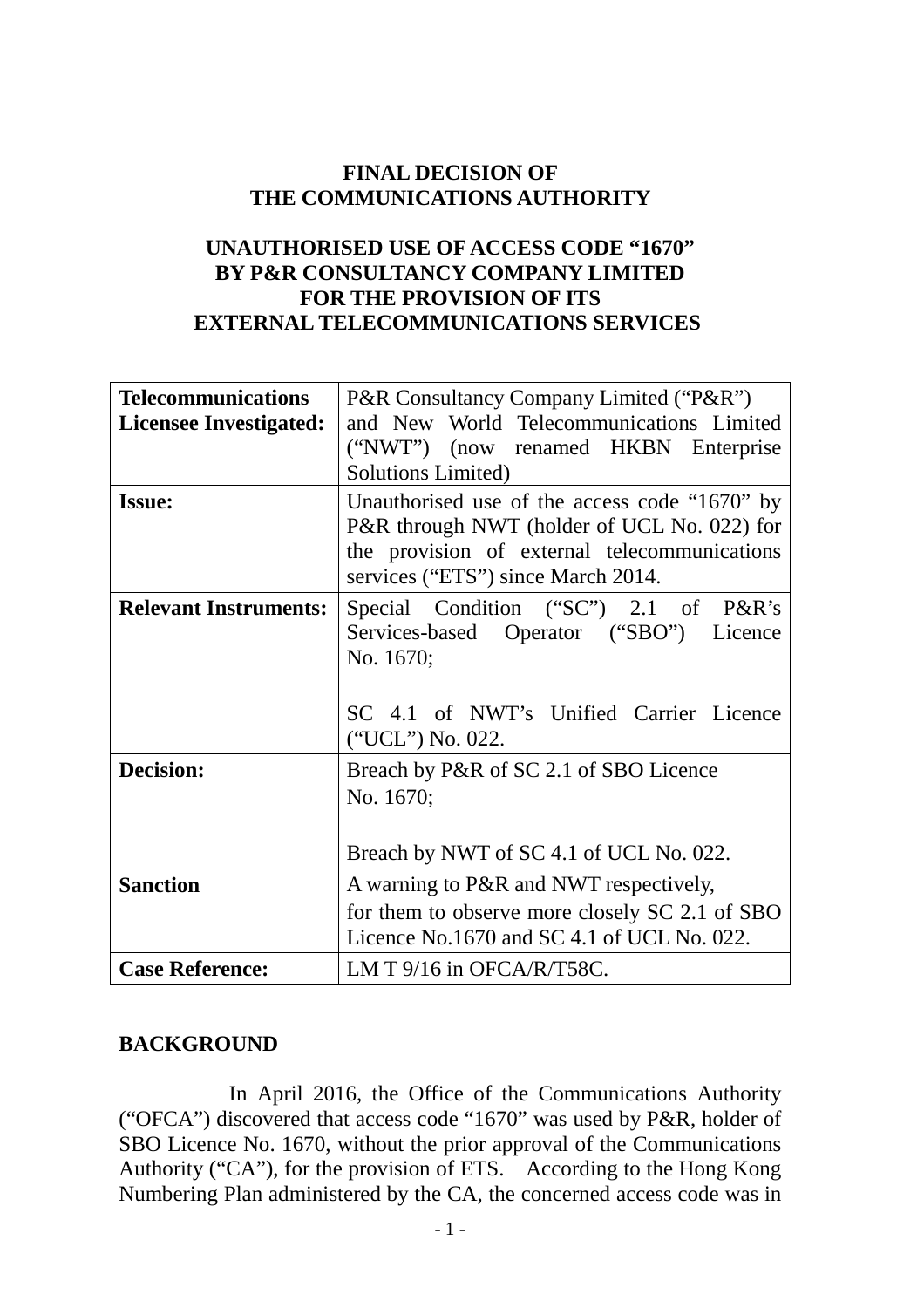fact assigned to a SBO licensee named GTI HK Limited ("GTI"), the holder of SBO Licence No. 1254, which has yet to launch its commercial service by use of the said access code.<sup>1</sup>

# **OFCA'S INVESTIGATION**

### **Contravention of Licence Condition**

- 2. SC 2.1 of P&R's SBO Licence specifies that
	- *"2.1 The licensee shall conform to a numbering plan made or approved by the Authority and any directions given by the Authority in respect of the numbering plan."*
- 3. SC 4.1 of NWT's UCL specifies that –

# *"4.1 The licensee shall comply with the numbering plan made or approved by the Authority and any directions given by the Authority in respect of the numbering plan."*

4. As P&R was found to have used the access code "1670" for the provision of ETS without the CA's prior approval, there was prima facie evidence that P&R had not conformed to the Hong Kong Numbering Plan, as required under SC 2.1 of its SBO Licence. Accordingly, OFCA initiated an investigation into the matter. In addition, as NWT was the hosting network operator which set up the network routing arrangements for P&R to use the access code "1670" for the provision of ETS, OFCA's investigation also covered the examination of whether NWT had in turn also contravened SC 4.1 of its UCL.

## **The Representations of P&R and NWT**

 $\overline{a}$ 

5. In response to the invitation from OFCA during the course of the investigation, P&R and NWT submitted their representations to OFCA on 26 April 2016 and 3 May 2016 respectively on whether they had contravened the relevant conditions in their licences relating to Hong Kong Numbering Plan.

<sup>1</sup> After the incident was discovered, P&R submitted an application to OFCA for assignment of a new access code for the provision of its ETS and was subsequently assigned a new access code "1584" for the purpose. With the necessary migration arrangement in place, the access code "1670" was deactivated on 1 August 2016. As GTI had confirmed that it would not use the access code "1670", the code was returned to OFCA and would be reserved for future allocation.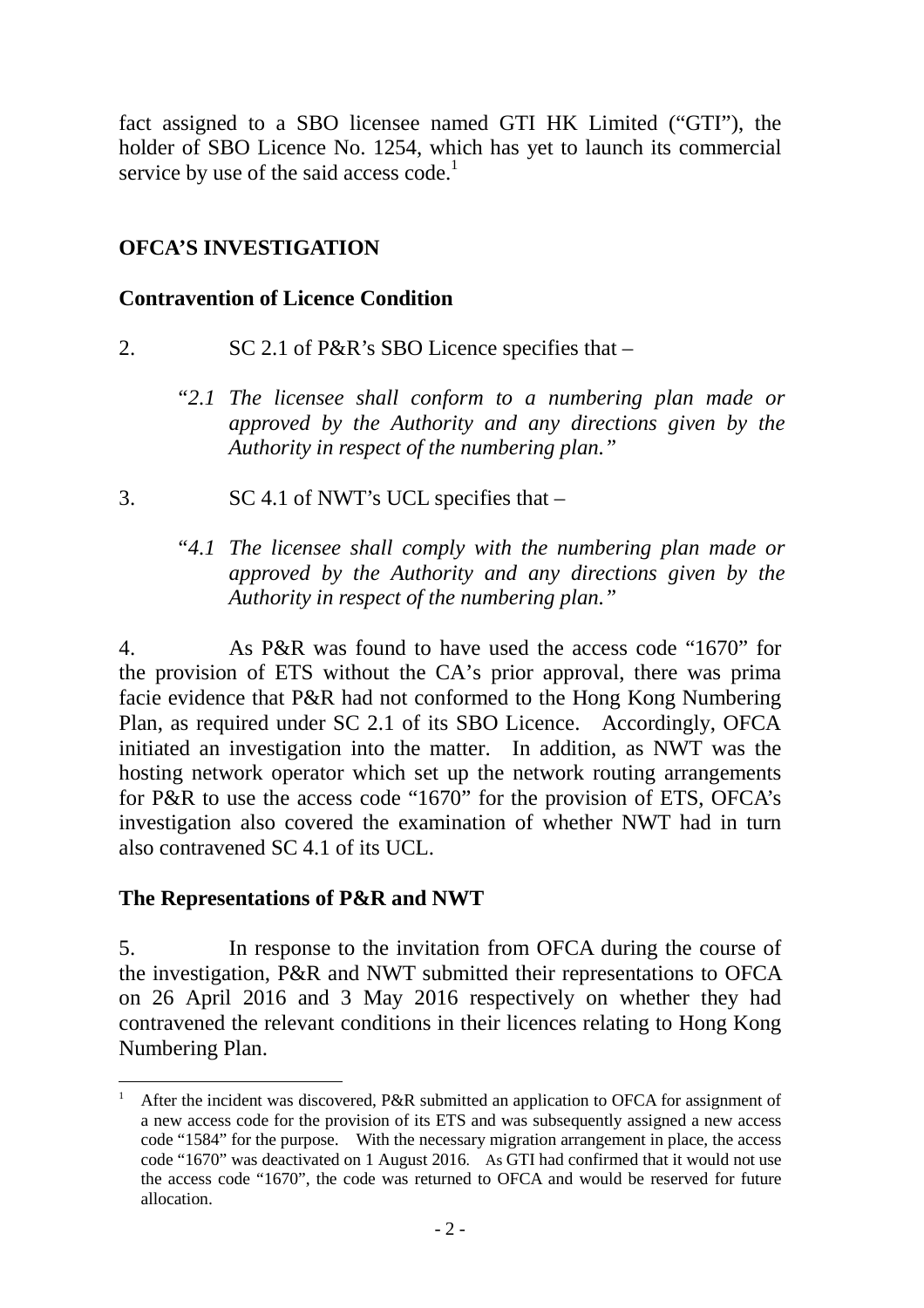6. P&R submitted that it had started to provide ETS by using the access code "1670" since 1 March 2014. The ETS was called "IDD1670" and there were about 4 000 registered customers as at end March 2016.

7. P&R confirmed that NWT was the only fixed network operator providing hosting service to it for the operation of ETS. P&R admitted that the incident was a mistake because it had wrongly interpreted its SBO Licence No. "1670" as the access code assigned by the CA for its provision of ETS. It claimed that, in the course of arranging the introduction of the ETS, it only provided NWT with a copy of its SBO Licence as reference and verbally notified NWT that it was eligible to use the access code "1670". NWT had not requested P&R to provide any document to prove the assignment of access code "1670" by the CA to P&R.

8. In its representations, NWT reported that it had started to provide P&R with hosting service for the provision of ETS with access code "1670" since 17 December 2013. NWT claimed that it had standard procedures to handle SBO licensees' request for the use of access code for the provision of ETS, following which, upon request from a SBO licensee for hosting service, NWT should ask the SBO licensee to provide relevant authorisation document from OFCA as support. NWT's account manager should instruct the technical support and switching team to carry out the service implementation after receiving the supporting OFCA document.

9. NWT claimed that P&R had gone through the above procedures but its staff had mistakenly treated "1670" as the access code assigned by the CA to P&R for the provision of ETS. As the mistake was undetected, NWT followed on to request other network operators by email on 30 October 2013 to enable the use of the access code "1670" in their networks.

## **OFCA'S ASSESSMENT**

10. P&R already admitted in its representations that it had wrongly interpreted the SBO Licence No. "1670" as the access code assigned by the CA for its provision of ETS. It is beyond doubt that P&R did use the access code "1670" for the provision of ETS without the prior approval of the CA. P&R failed accordingly to conform to the Hong Kong Numbering Plan, and failed thereby also to comply with SC 2.1 of its SBO Licence.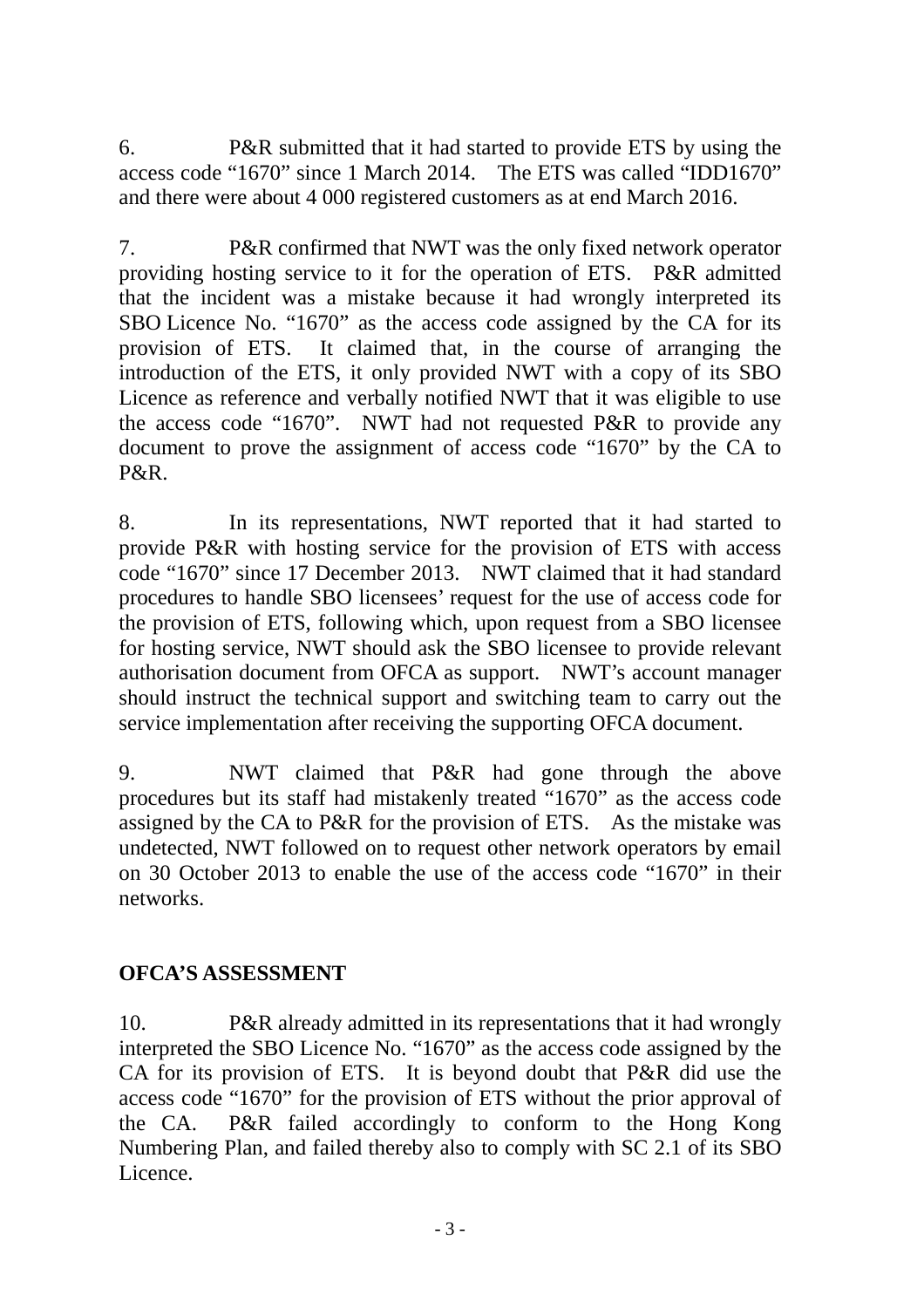11. Although NWT claimed in its representations that it had standard procedures in handling SBO licensees' request for the use of access code for the provision of ETS, the safeguarding measures implemented by NWT for ensuring compliance with the Hong Kong Numbering Plan were ineffective, with its staff mistakenly accepting "1670" as the access code assigned by the CA to P&R, and the mistake remained undetected until the discovery by OFCA. On the basis that NWT provided the necessary routing arrangement, and enabled P&R to use the access code "1670" not assigned by the CA for the provision of P&R's ETS, OFCA concludes that NWT failed to comply with SC 4.1 of its UCL.

### **THE CA'S CONSIDERATION AND DECISION**

12. After examining the evidence of the case, the assessment of OFCA, the representations made by P&R and NWT on the CA's Provisional Decision, the CA concludes that P&R failed to comply with SC 2.1 of its SBO Licence and NWT failed to comply with SC 4.1 of its UCL, in regard to the requirement to conform to the Hong Kong Numbering Plan.

13. In considering the sanction that it should impose, the CA has had regard to all circumstances of the case and notes that –

- (a) the incident was an isolated event caused by the combined mistakes of the staff of P&R and NWT, in wrongly treating the SBO Licence No. "1670" as the access code assigned by the CA to P&R for the provision of ETS;
- (b) the incident did not cause any severe disruptions to the public in using public telecommunications services;
- (c) both P&R and NWT did not receive any significant commercial advantages or benefits from the unauthorised use of the access code;
- (d) both P&R and NWT were cooperative throughout the investigation process of OFCA; and
- (e) P&R and NWT promptly took remedial actions to rectify the situation. Following the assignment of the new access code "1584" by the CA to P&R on 27 April 2016, P&R, with the